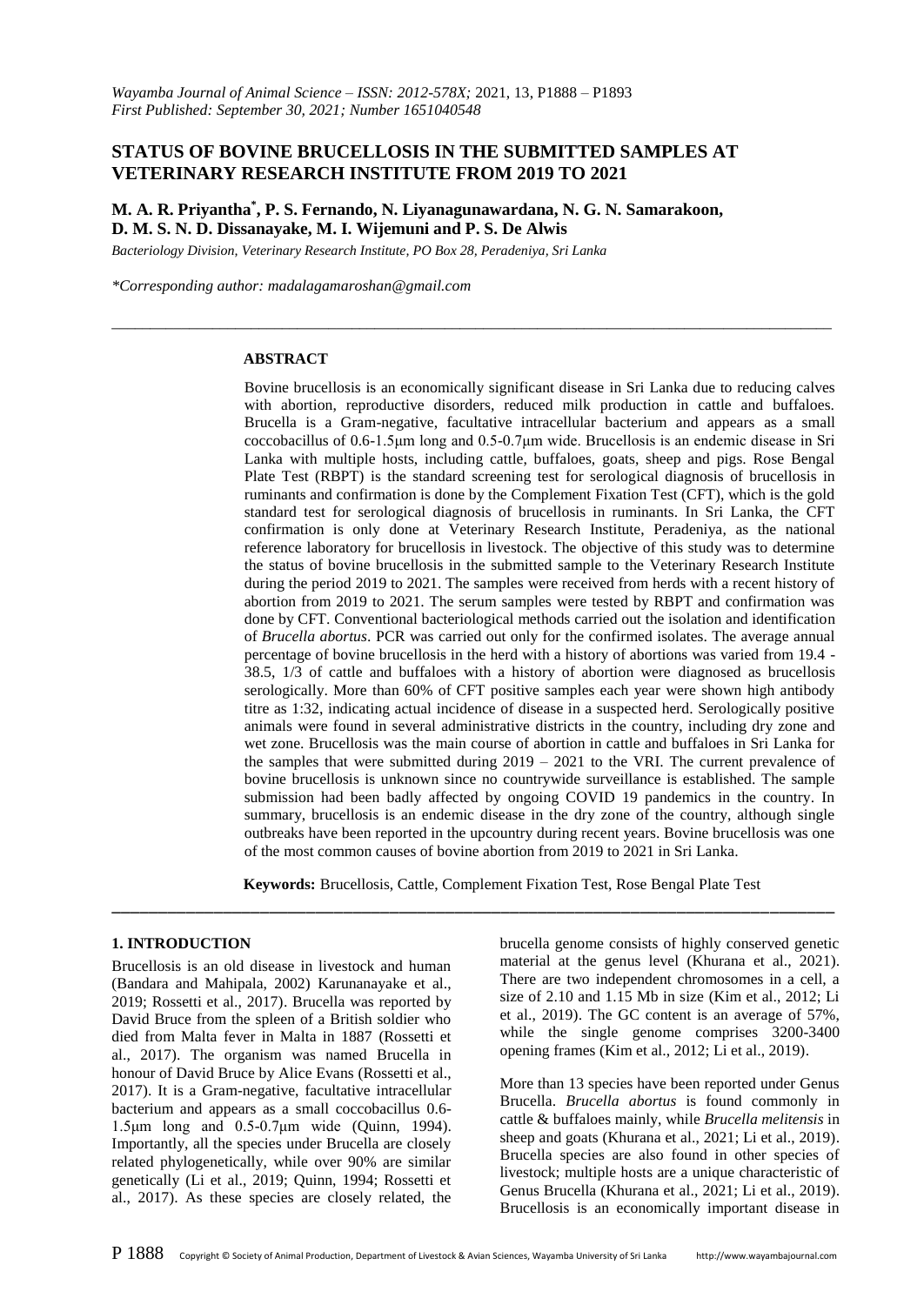most low-income countries in the world (Maryam Dadar, 2021). Bovine Brucellosis is a common problem in South Asia and South-East Asia. Prevalence of Brucellosis is 1%, 2%, 4%, 5% in Thailand, Indonesia, Malaysia and Myanmar, respectively (Maryam Dadar, 2021). In summary, the prevalence of brucellosis is varied from 1-60% based on sampling techniques and a number of risk factors have been identified for bovine brucellosis as host factors, farmer's factor, management factors and agroecological factors (Maryam Dadar, 2021).

Brucellosis is an endemic disease in cattle, buffaloes, goats, sheep and pigs in Sri Lanka (Priyantha, 2008; Priyantha, 2010; Priyantha, 2009). *Brucella abortus* is the dominant species in livestock now, while only one report of *B. melitensis* and no case of *B. ovis* were reported in livestock recently (Fernando, 2017; Priyantha, 2009). The disease was first introduced into Sri Lanka by the British Army during the second world war and the first clinical case was found in the Livestock Research station at Polonnaruwa in 1956 (Bandara and Mahipala, 2002). It has been reported that Biotype 3 was the main organism of Brucella abortus in Sri Lanka in 1971(Bandara and Mahipala, 2002; Priyantha, 2011). The overall prevalence of Brucellosis was 4.7% and 4.2% in cattle and buffaloes in 1992-95, respectively (Silva et al., 2000). A similar percentage of prevalence was reported from late 1990 to 2006 (Priyantha, 2008). The disease is endemic dry zone and over 75% of seropositive males were found in that endemic zone of the country from 1992-95 (Silva et al., 2000). In a recent study, animal level seroprevalence and herd-level seroprevalence were reported as 2.7%, 9.6% in selected Veterinary ranges in the Northern Province of the country, respectively (Kothalawala et al., 2017).

Bovine brucellosis is an economically important disease in Sri Lanka due to reducing calves with abortion, reproductive disorders, reduced milk production and other systemic diseases in cattle and buffaloes (Priyantha, 2008). In the livestock sector, diagnosis of brucellosis is done by the regional veterinary investigation centers in the country by Rose Bengal Plate test (Priyantha, 2008). In addition, Milk ring test is also performed for the bulk milk samples at milk collection centres (Priyantha, 2008). The confirmation of RBPT positive samples needs to be sent to the bacteriology division, the Veterinary Research Institute being the national reference laboratory for diagnosis of Brucellosis in the country in livestock (Priyantha, 2008). The complement fixation test is performed for the RBPT positive sample for confirmation in livestock (Priyantha, 2008). Only a limited sample from companion animals under the special request is done at Veterinary Research Institute. However, samples from companion animals are not tested for brucellosis routinely. In addition, isolation and identification of *Brucella abortus* is also performed in suspected milk, aborted fetus and vaginal swabs in infected animal at the central facility only since special requirement are needed for *Brucella abortus* as CO<sub>2</sub>, 42℃ and long

incubation period as 72 hours. All the testing agents, such as RBPT antigen, MRT antigen, are locally prepared by the Veterinary Research Institute from S99 strain of *Brucella abortus* (Priyantha, 2008).

There is no fixed document for Brucellosis control programme in the country, although an official document is found only for S19 vaccination. Only 6- 14 months old female calves at endemic region are vaccinated (Priyantha, 2009). Since culling of animals is complicated with the government slaughter policies, existing lows, and regulation as well as religious taboos in the country. In addition, no ongoing surveillance programme for brucellosis has existed, although suspected animals are screened for brucellosis. The vaccination is not properly organized due to the lack of national policies. Only 7500-15000 doses of vaccine are used in the national programme to control brucellosis in the country. In summary, the exact prevalence of brucellosis in the country is not known due to the lack of surveillance mechanism, extensive studies in livestock now. However, human infection is considered emerging in Sri Lanka. The objective of this study was to determine the status of bovine brucellosis in the submitted sample at Veterinary Research Institute in the period of 2019- 2021. This is the only alternative to understand the status of the disease in livestock since no ongoing countrywide brucellosis surveillance is established.

# **2. MATERIALS AND METHODS**

## **2.1. Sample collection**

The sample collections were done in the suspected herds for brucellosis with clinical signs (history of abortion at the third trimester, other reproductive disorders such as repeat breeding, retained placenta and infertility) in a herd, farm. The suspected herds were initially identified by regional government veterinary surgeon and district veterinary Investigation officer were informed to collect samples for brucellosis. The collected blood samples were separated into serum and stored at -20<sup>0</sup>C. The RBPT was done at VICs, only positive samples were sent to the reference laboratory for the confirmation

## **2.2 Laboratory test**:

All the laboratory tests were done in the national reference laboratory for diagnosis of brucellosis in animals, Veterinary Research Institute, Peradeniya, Sri Lanka. The serological diagnosis of brucellosis is carried out with Rose Bengal Plate test (RBPT) and confirmed by compliment fixation test (CFT)as described by Alton et al 1988 (Alton et al., 1988). The RBPT antigen is made in house in the division as described previously (Alton et al., 1988). The CFT is carried out according to the methods described by Alton et al, 1988 (Alton et al., 1988). Equivalent and greater than 20 ICFTU (International unit of complement fixing antibodies) was considered as a positive serum as described previously (Królak and Błaszczyk, 1986). The conventional isolation identification of Brucella species was carried out with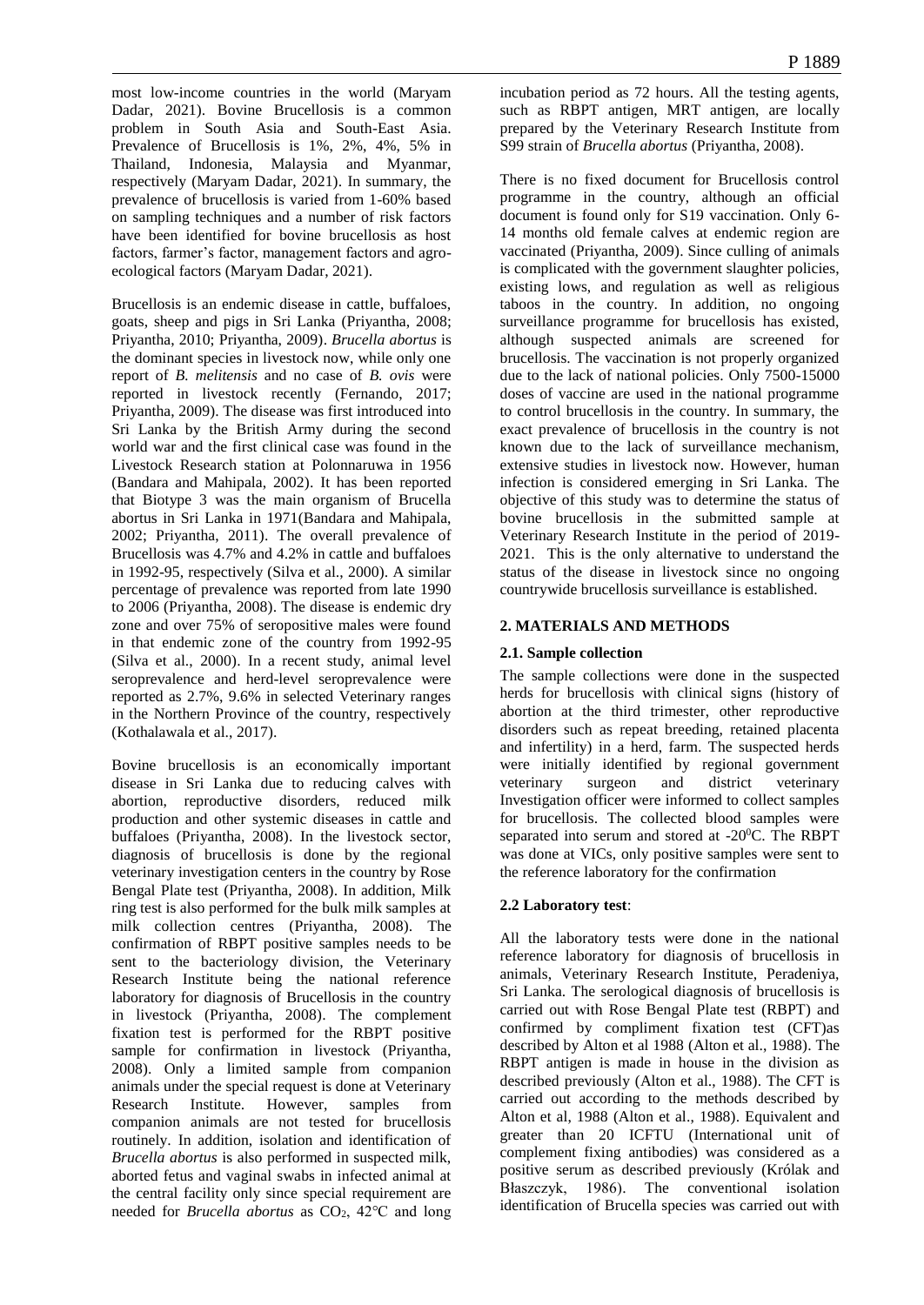submitted samples as described by Alton et al, 1988 for placental tissue, aborted fetuses, milk and vaginal swabs (Alton et al., 1988). The isolates of Brucella were confirmed by conventional PCR test as described (Alamian et al., 2017). PCR conditions were one initial denaturation at 95°C for 4 minutes followed by 30 cycles of 94°C for 30 seconds, 52°C for 30 seconds, and 72°C for 45 seconds. The final extension step was performed at 72°C for 5 minutes (Primer sequences were 5′-GGC TAT CGG CTG GGA AAG G-3′ and 5′-CCT TCC GAA GAA AAT ACC CCT-3'). Both known positive control and negative control are used in every test of CFT. All samples were tested for Leptospira by Micro agglutination test for common serovars found in the country as described methods (Chirathaworn et al., 2014).

Isolation of *Brucella abortus* was minimum in the study period. Only isolate in 2020 was identified as *Brucella abortus* by conventional biochemical test and confirmed by PCR method described previously. The submitted samples were serologically negative for common for Leptospira serovars tested for in the study.

## **3. RESULTS**

According to the clinical submission to the division of bacteriology which is the national reference laboratory for diagnosis of brucellosis in livestock, the average annual percentage of bovine brucellosis was varied 19.4-38.5% in herds of the history of abortions in 2019 - 2021 (Table: 1). The samples were collected from regional veterinary investigation centres (VICs) at district level, those samples were sent to the national laboratory for the confirmation. Serologically positive animals were found from several administrative districts such as Trincomalee, Ampara, Polonnaruwa, Kilinochchi, Mullaitivu, Vavuniya,

Jaffna, Batticaloa, Monaragala, Kurunegala in 2019. The serologically positive animals were identified in Anuradhapura, Polonnaruwa, Mullaitivu, Batticaloa, Vavuniya, Kurunegala, Nuwara Eliya Trincomalee, Kilinochchi, Monaragala, Ampara, Puttalam, in 2020 and in Nuwara Eliya, Polonnaruwa, Trincomalee, Vavuniya, Mannar, Kurunegala, Mullaitivu, Puttalam in 2021. More than 60% of CFT positive samples each year were shown a high antibody titre of 1:32, indicating a recent incidence of disease in a suspected herd (Table:2). In 2019, 66% of samples were shown high than 1:32 and out of 66%, 28% of animals were shown higher CFT as 1:512 or more. In addition, 63% and 78% of high CFT titres were observed in 2020 and the first four-month of 2021, respectively.

### **4. DISCUSSION**

As a trend, the average annual positive percentage of submission has been increased from 2019 - 2021 in herds with a history of abortion of cattle and buffaloes. The percentages were 19.4%, 30% to 38.5% during 2019 -2021 (Table: 1). The greatest number of cases were reported in the dry zone of the country, where animals are reared extensively in natural pasture. A similar finding has been shown in India. Brucellosis is an endemic disease in freegrazing animals Panjab, India (Deka et al., 2018). Brucellosis is an endemic disease in the dry zone of the country and very few cases were reported in wet zone and upcountry (Priyantha, 2008). Importantly, the disease was reported in Northern, Eastern, North Central, Northwestern, Uva and Central provinces in the country. A considerable number of samples have not been submitted from the rest of the two provinces where the dry zone encountered as Southern and Sabaragamuwa in this study. Those two provinces were shown positive for bovine brucellosis previously (Priyantha 2011; Priyantha, 2008). Therefore, bovine

 **Table 1.** The percentage of *Bovine brucellosis* in cattle and buffaloes from 2019-2021

| Year             | Number of neat<br>cattle/Buffaloes<br>tested for<br><b>brucellosis</b> | Number of Positive | Positive % |  |  |
|------------------|------------------------------------------------------------------------|--------------------|------------|--|--|
| 2019             | 789                                                                    | 153                | 19.4%      |  |  |
| 2020             | 377                                                                    | 113                | 30.0%      |  |  |
| 2021 until April | 278                                                                    | 107                | 38.5%      |  |  |

**Table 2.** CFT titre and percentage distribution of each titre in 2019 - 2021 April

| Year  | Number of animals in specific CFT titre |    |           |      |    |     |      |     |      |      | Total  |     |
|-------|-----------------------------------------|----|-----------|------|----|-----|------|-----|------|------|--------|-----|
|       | 4                                       | 8  | 16        | 32   | 64 | 128 | 256  | 512 | 1024 | 2048 | 4096   |     |
| 2019  |                                         | 14 | 12        | 19   | 16 | 17  | 25   | 22  | 12   |      | ◠<br>∸ | 153 |
| %     |                                         |    |           | 32.5 |    |     | 37.9 |     |      |      | 28.1   |     |
| 2020  | ↑                                       | ◠  | 8         | 21   | 16 | 25  | 21   | 6   | 03   | 0    | 0      | 113 |
| %     |                                         |    |           | 29.0 |    |     | 54.8 |     |      |      | 8.0    |     |
| 2021: |                                         | h  | $\vert$ 1 | 10   | 25 | 25  | 15   |     | 07   |      |        | 107 |
| April |                                         |    |           |      |    |     |      |     |      |      |        |     |
| $\%$  |                                         |    |           | 31.6 |    |     | 60.8 |     |      |      | 16.8   |     |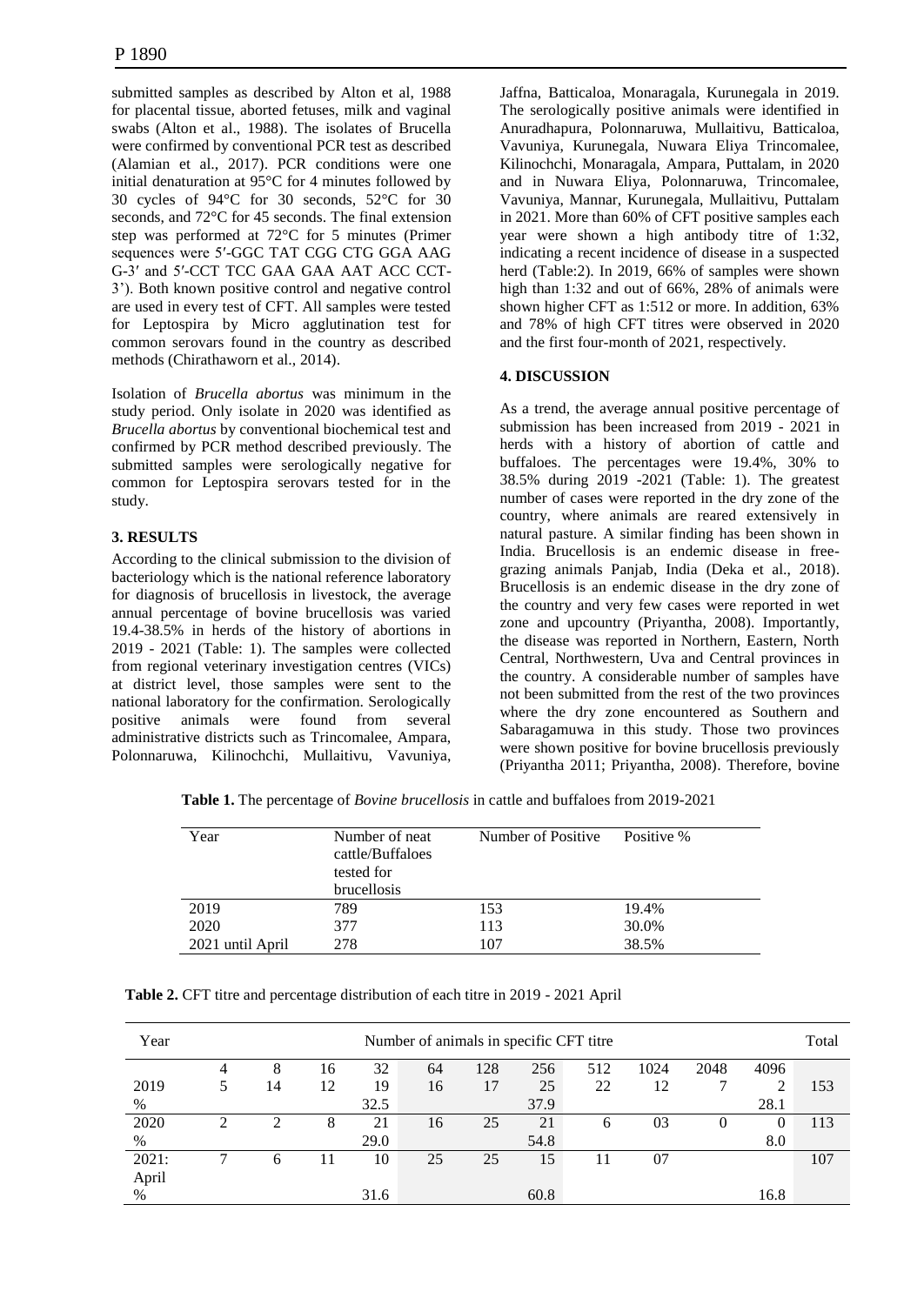brucellosis is an endemic disease in the dry zone of the country and over one third of abortions were caused by *Brucella abortus*. However, one outbreak in the upcountry was serologically positive at the end of 2020 and the beginning of 2021 in this study. The upcountry was free of brucellosis till 2006, the first outbreak of brucellosis was reported on the government farm due to the transportation of animals from the dry zone (Priyantha, 2008). A wave of abortion was observed in privately owned farms in upcountry between 2006-2011 resulting transportation of animals from dry zone of the country where brucellosis is endemic (Priyantha 2011; Priyantha, 2010). However, bovine brucellosis is found in selected pockets of cattle farms and very few cases were reported in small, scaled farms in upcountry. In contrast, sample submission and testing were badly affected by COVID 19 pandemic in the country in 2020 and 2021. In addition, a single outbreak in up country was dominant with increased sample submission in 2021.

CFT is the gold standard for the diagnosis of brucellosis in cattle and buffaloes serologically (Chisi et al., 2017). High CFT titres (>1:32) observed in the study indicated an ongoing infection in sampled herds of cattle and buffaloes. The maximum CFT titers of a vaccinated animal were 60 ICFTU. Therefore, antibody titers derived from an infection are high in CFT. However, adult vaccination by S 19 is rarely done in Sri Lanka (Only during an outbreak of bovine brucellosis) (Królak and Błaszczyk, 1986; Priyantha, 2008). The routine S 19 vaccination is carried out in 10-14 months of old female calves only. However, infected cows are vaccinated in the outbreak risk with a reduced dose with the precaution of minimizing excretion of the vaccine strain in milk. Milk from vaccinated animals need to be pasteurized and extra precaution must be taken to minimize zoonotic risk to human. Therefore, high ICFTU in CFT indicated a true infection of bovine brucellosis in the sampled herd of cattle and buffaloes. All three years, low CFT titres (<1:32) were reported as 30% in three consecutive years, although medium and high antibody titters were reported differently in each year (Table: 2). Importantly over 60% of antibody titters reported in the first four months of 2021 were shown medium-high titres. The very high antibody titres such as 1:1024, 1: 2048 and 1: 4096 also were reported during the period. Although the exact reason cannot be explained in the distribution of CFT titres in three years considered in the study,. Quantitative data were suggestive of an ongoing infection of brucellosis in sampled herds of cattle in the country. In addition, the duration of sample collection after infection of brucellosis may be the possible reason for antibody titres in CFT.

The prevalence of bovine brucellosis is not known since systematic national surveillance has not been established in the country. The basic epidemiological information, such as the prevalence of the disease is vitally important in order to make the decision by policy makers to control or eradicate of bovine brucellosis in the country. A limited study was done from time to time and no island-wide study was done after the study of Silva et al., 2000 (Bandara and Mahipala, 2002; Fernando, 2017; Kothalawala et al., 2017; Priyantha 2011; Priyantha, 2008; Silva et al., 2000). Furthermore, cattle and buffaloes in South Asia are endemic for brucellosis (Priyantha 2011). In neighbouring India, the prevalence of brucellosis is 0.9-18.1% in animals, including livestock and wild animals (Kang et al., 2014; Smits and Kadri, 2005). The overall seroprevalence of bovine brucellosis in cattle and buffaloes was 5% and 3% in India, respectively (Kang et al., 2014). In contrast, the recent finding suggested a high seroprevalence of 15.1 % in Panjab state, India (Holt HR, 2021). Therefore, continued surveillance is required to understand the real picture of a disease in a country and snapshot prevalence of a disease is not capable of understanding the trends and pattern of disease in livestock.

The results suggested that 1/3 of cattle with a history of abortion were diagnosed for brucellosis. Importantly, Brucellosis is an economically important disease since losses of calves in bovine husbandry. Reproductive disorders have a significant effect on the farmer's budget. In addition, the zoonotic risk of consumption of livestock products and the professional risk of handling animals is vitally important. Clinical brucellosis has been found in the country (Karunanayake et al., 2019). Furthermore, brucellosis is a critically important disease in the export market and animal movement locally (Priyantha, 2008). Therefore, control of brucellosis will gain a significant economic benefit to the industry. Surveillance, improving diagnostic facilities, improving biosecurity, removing risk factors for brucellosis, slaughtering positive animals, and vaccination is collective strategies for controlling bovine brucellosis in a country (Deka et al., 2018).

Leptospira has not been diagnosed as a cause of abortion in the study serologically. Although no information has been found, Leptospira is considered one of the main courses of abortion in cattle in tropical water logging environments (Higgins et al, 1988). In addition, abortion caused by a mixed infection of brucellosis and leptospirosis had been reported in water buffaloes in Sri Lanka previously (Priyantha, 2010).

## **5. CONCLUSION**

The status of brucellosis in herds with abortions has been analyzed in the study. Importantly, over 1/3 of animals showing abortion were diagnosed for brucellosis. Brucellosis is considered as the most common course of abortion in cattle. The frequency of serological diagnosis was varied from 19.4% to 38.5% in 2019, 2020 and 2021, respectively. The high CFT indicated ongoing infection in different herds of cattle in the country from 2019 to 2021. The role of Leptospira causing abortion was reported to be low in cattle and buffaloes in the country.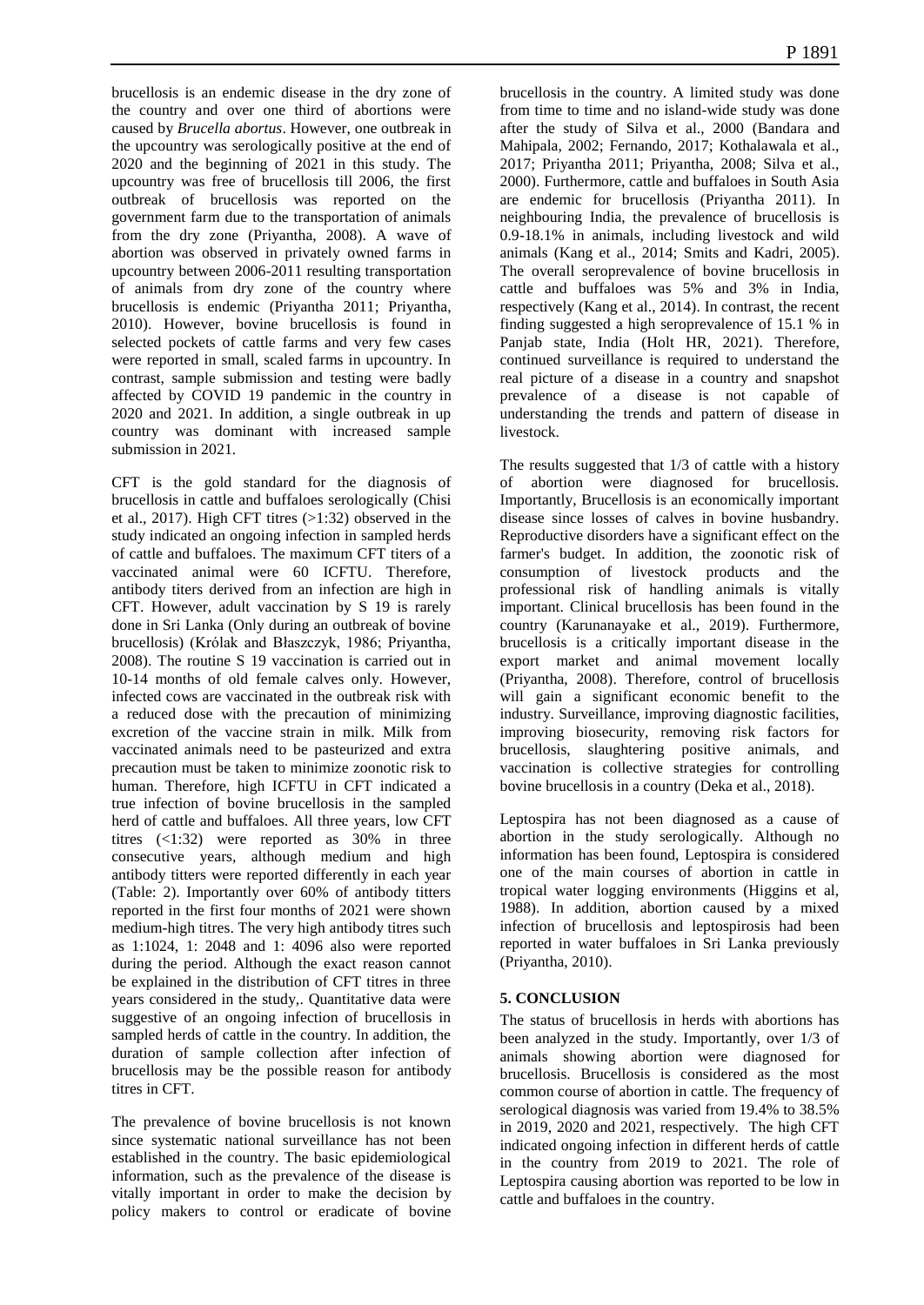#### **Acknowlbgement**

The authors would like to acknowledge The Fleming Fund Fellowship Programme and the University of Hong Kong for the library facilities and online access to the literature. In addition, Dr Wu Peng for all the encouragement and support during the mentorship of the corresponding author of this paper. The authors would like to acknowledge all the VIOs who submitted samples to VRI and staff at the bacteriology division, VRI, who contributed immensely to processing the sample to get good results at the laboratory.

#### **References**

- Alton, G.G., Jones, L.M., Angus, R.D., Verger, J.M. 1988. Techniques for the Brucellosis labarotory (Paris, Institut NAtional de la Recherche Agronomique).
- Bandara, A.B., Mahipala, M.B., 2002. Incidence of brucellosis in Sri Lanka: an overview. Vet Microbiol 90, 197-207.
- Chirathaworn, C., Inwattana, R., Poovorawan, Y., Suwancharoen, D., 2014. Interpretation of microscopic agglutination test for leptospirosis diagnosis and seroprevalence. Asian Pacific journal of tropical biomedicine 4, S162-S164.
- Chisi, S.L., Marageni, Y., Naidoo, P., Zulu, G., Akol, G.W., Van Heerden, H., 2017. An evaluation of serological tests in the diagnosis of bovine brucellosis in naturally infected cattle in KwaZulu-Natal province in South Africa. Journal of the South African Veterinary Association 88, e1-e7.
- Deka, R.P., Magnusson, U., Grace, D., Lindahl, J., 2018. Bovine brucellosis: prevalence, risk factors, economic cost and control options with particular reference to India- a review. Infection Ecology & Epidemiology 8, 1556548.
- Fernando, P.S., Weerasooriya, G., Liyanagunawardhana, N., Bandara, W.M.P.B., Munasingha, N.D., M.I. Wijemuni, 2017. Isolation and identification of Brucella melitensis from a swine herd in Sri Lanka. Sri Lanka Veterinary Journal.
- Holt HR, B.J., Kaur P, Mangtani P, Sharma NS, Gill JPS, et al. , 2021. Epidemiology of brucellosis in cattle and dairy farmers of rural Ludhiana, Punjab.. . PLoS Negl Trop Dis 15, e0009102.
- Kang, G.J., Gunaseelan, L., Abbas, K.M., 2014. Epidemiological Modeling of Bovine Brucellosis in India. Proc IEEE Int Conf Big Data 2014, 6-10.
- Karunanayake, L., Karunanayake, P., Rathnayaka, C.S., Senarath, U., Ranbanda, J.M., Kothalawala, M., 2019. Seroprevalence and associated risk factors of human Brucella

infection in selected provinces in Sri Lanka. The Ceylon medical journal 64, 25-29.

- Khurana, S.K., Sehrawat, A., Tiwari, R., Prasad, M., Gulati, B., Shabbir, M.Z., Chhabra, R., Karthik, K., Patel, S.K., Pathak, M., Iqbal Yatoo, M., Gupta, V.K., Dhama, K., Sah, R., Chaicumpa, W., 2021. Bovine brucellosis - a comprehensive review. The veterinary quarterly 41, 61-88.
- Kim, H., Jeong, W., Jeoung, H.-Y., Song, J.-Y., Kim, J.-S., Beak, J.-H., Parisutham, V., Lee, S.K., Kim, J.W., Kim, J.-Y., Jung, S.C., Her, M., An, D.-J., 2012. Complete genome sequence of Brucella abortus A13334, a new strain isolated from the fetal gastric fluid of dairy cattle. Journal of bacteriology 194, 5444-5444.
- Kothalawala, K.A.C., Makita, K., Kothalawala, H., Jiffry, A.M., Kubota, S., Kono, H., 2017. Association of farmers' socio-economics with bovine brucellosis epidemiology in the dry zone of Sri Lanka. Prev Vet Med 147, 117-123.
- Li, X.-m., Kang, Y.-x., Lin, L., Jia, E.-H., Piao, D.-R., Jiang, H., Zhang, C.-C., He, J., Chang, Y.-F., Guo, X.-K., Zhu, Y., 2019. Genomic Characterization Provides New Insights for Detailed Phage- Resistant Mechanism for Brucella abortus. Frontiers in Microbiology 10.
- Maryam Dadar, R.T., Khan Sharun, Kuldeep Dhama, 2021. Importance of brucellosis control programs of livestock on the improvement of one health. Veterinary Quarterly 41, 137-151.
- Priyantha , M.A.R., 2011. Identification of biovars of Brucella abortus in aborted cattle and buffaloes herd in Sri Lanka. Veterinary World 4, 542- 545.
- Priyantha, M.A.R., Chandana, D., Puvanendran, S., Wijemuni, M.I., Gunawardena, G.A., Appuhamy,G.S., and P. S. Fernando. 2008. Spatial distribution of Brucella abortus stereotyping cases in cattle during 2001- 2007;A case study of using GIS in improving the recommended control strategies in Sri Lanka. In Proceeding of Fifth National Symposium on Geo-Informatics for Symposium on Geo-Informatics for Sustainable Development (Colombo), 135-148.
- Priyantha, M.A.R., Gunawardena, G.A., Puvanenderan, S. Wijemuni, M.I. and P.S. De Alwis, 2010. Serological Detection of Leptospira Serovars from aborted water Buffaloes in Sri Lanka. Proceeding of 9th World Buffalo Congress: Infectious diseases., 480-483.
- Priyantha, M.A.R., Wijemuni, M.I., Gunawardena, G.A., and P. S. Fernando., 2009. The viability of S 19 strain of Brucella abortus after reconstitution with the diluents at different time and temperature combination. Sri Lanka Vet. Journal 62, 50.